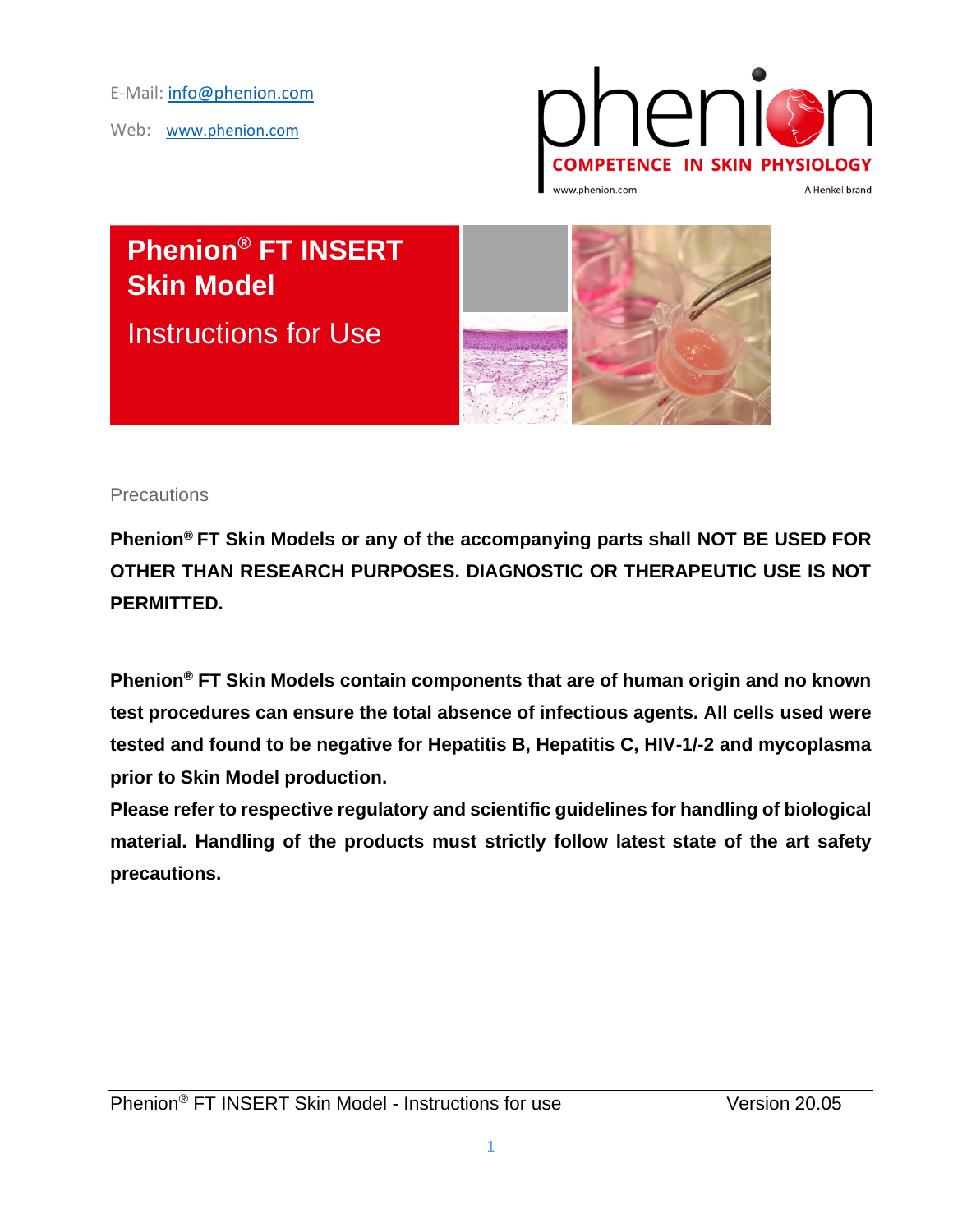E-Mail: [info@phenion.com](mailto:info@phenion.com) Web: [www.phenion.com](http://www.phenion.com/)



## **Phenion® FT INSERT Skin Model:**

Upon request we offer needed number of inserts, complemented by consumables for successful cultivation of the tissues.

# **Content of the product shipment**

- Ordered number of Full-Thickness Skin Models in Inserts (surrounded by transport agar in a 12 well plate)
- Respective number of 12 well cell culture plates for further cultivation of the skin models in your lab. Switch to supply of 6 well cell culture plates can be conducted on demand.

**Note**: **Please order sufficient ALI medium (product ID ALI CM-250 or medium subtypes w/o phenol red, w/o antibiotics or w/o hydrocortisone) separately.** Sterile pipets and forceps are not provided with the kit.



*Figure 1: Typical content of the Phenion® FT INSERT Skin Model shipment (Skin model inserts, cell culture medium, 6- or 12-well plate).*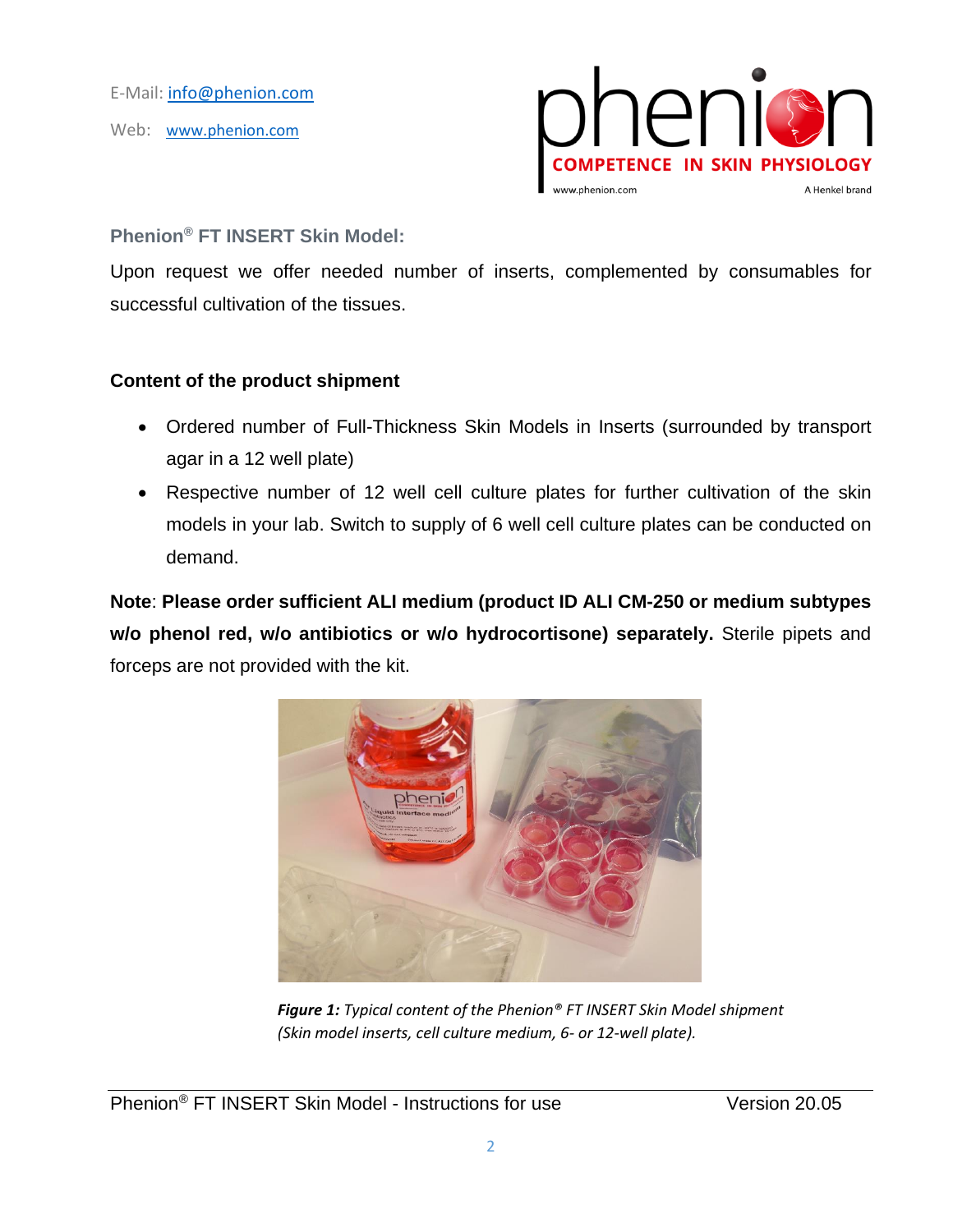E-Mail: [info@phenion.com](mailto:info@phenion.com) Web: [www.phenion.com](http://www.phenion.com/)



### **General Instructions**

Handle Phenion<sup>®</sup> FT Skin Models under sterile conditions only. It is recommended to use for the manipulation and cultivation, a laminar flow hood and an incubator for eukaryotic cell cultures (37°C, 5% CO2), at saturated humidity.

Upon arrival, remove the tissues immediately from the semi-solid transport medium according to the guidelines below. Please follow the instructions, for the cultivation of the tissue in the Air-Liquid-Interface (ALI) up to nine days. Please note, a longer cultivation might be possible, but will ultimately lead to accumulation of *Stratum corneum* layers with aspects of hyperkeratosis.

## Precautions / recommendations:

- Perform all steps under sterile conditions (respective lab trainings might be recommended).
- It is recommended to use exclusively the accessories (e.g. ALI medium etc.), provided with the delivery in order to ensure best cultivation conditions.



**A) Skin models on arrival**

*Figure 2: Skin models in transport agar plate at arrival.*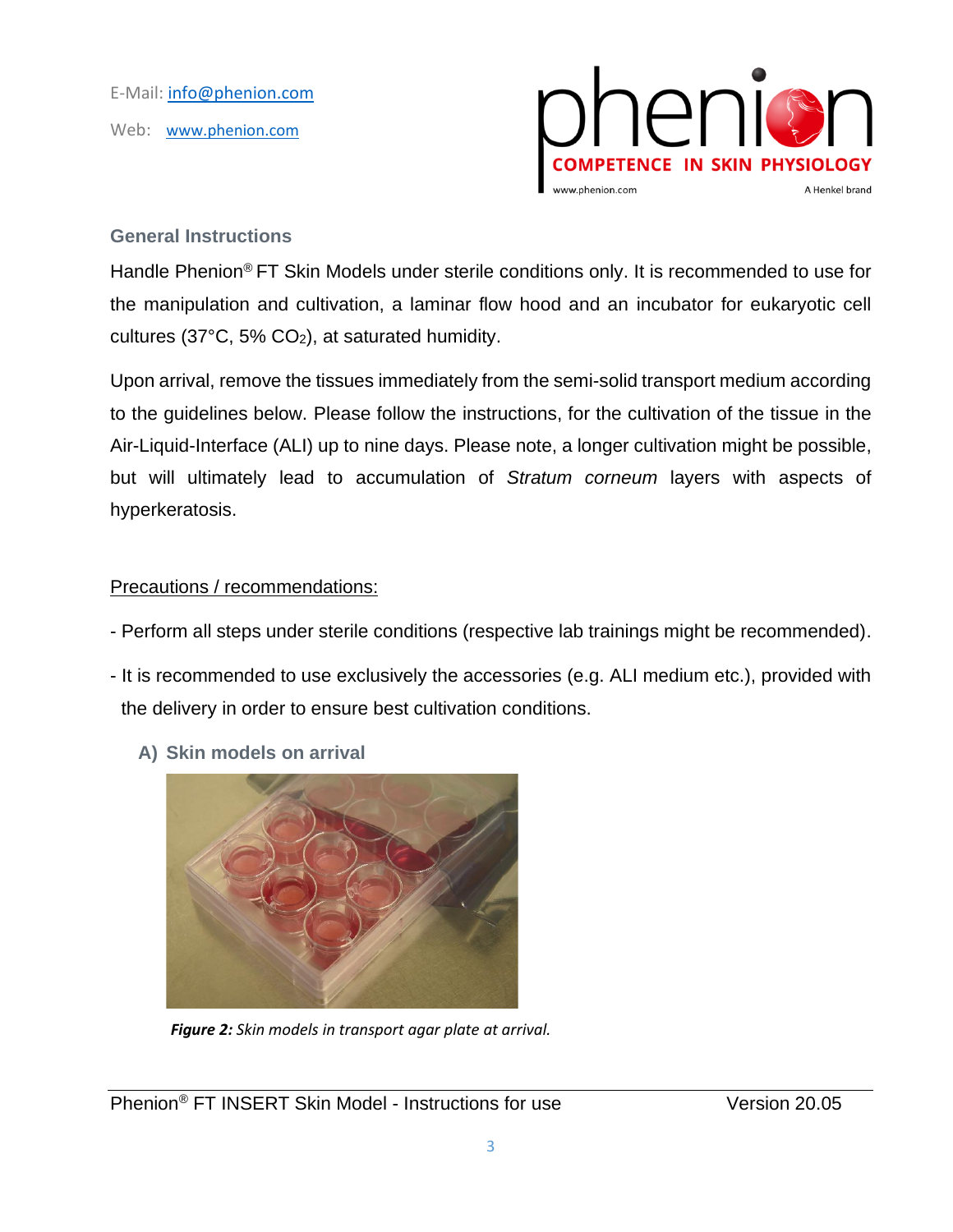E-Mail: [info@phenion.com](mailto:info@phenion.com)

Web: [www.phenion.com](http://www.phenion.com/)



- **B) Set-up of Air Liquid Interphase cultivation system Standard 12-well plate (included with the package content)**
- 1. Upon arrival add 0.8 ml of 37 °C pre-warmed ALI medium into each well of provided 12-well plate dependent on number of delivered skin model inserts (fig. 3). Place the inserts in the middle of each well so they are standing on their spacer feet (fig. 4b). Exclude air-bubbles beneath the insert membrane. Medium change is recommended every day.



*Figure 3: Transfer of the skin models into 12-well plate.*

2. The inserts can also be cultivated hanging in the 12-well plate with a larger medium volume. For this, it is recommended to use 2.2 ml of ALI medium per well. During further cultivation with hanging insert position medium change is necessary only every second day.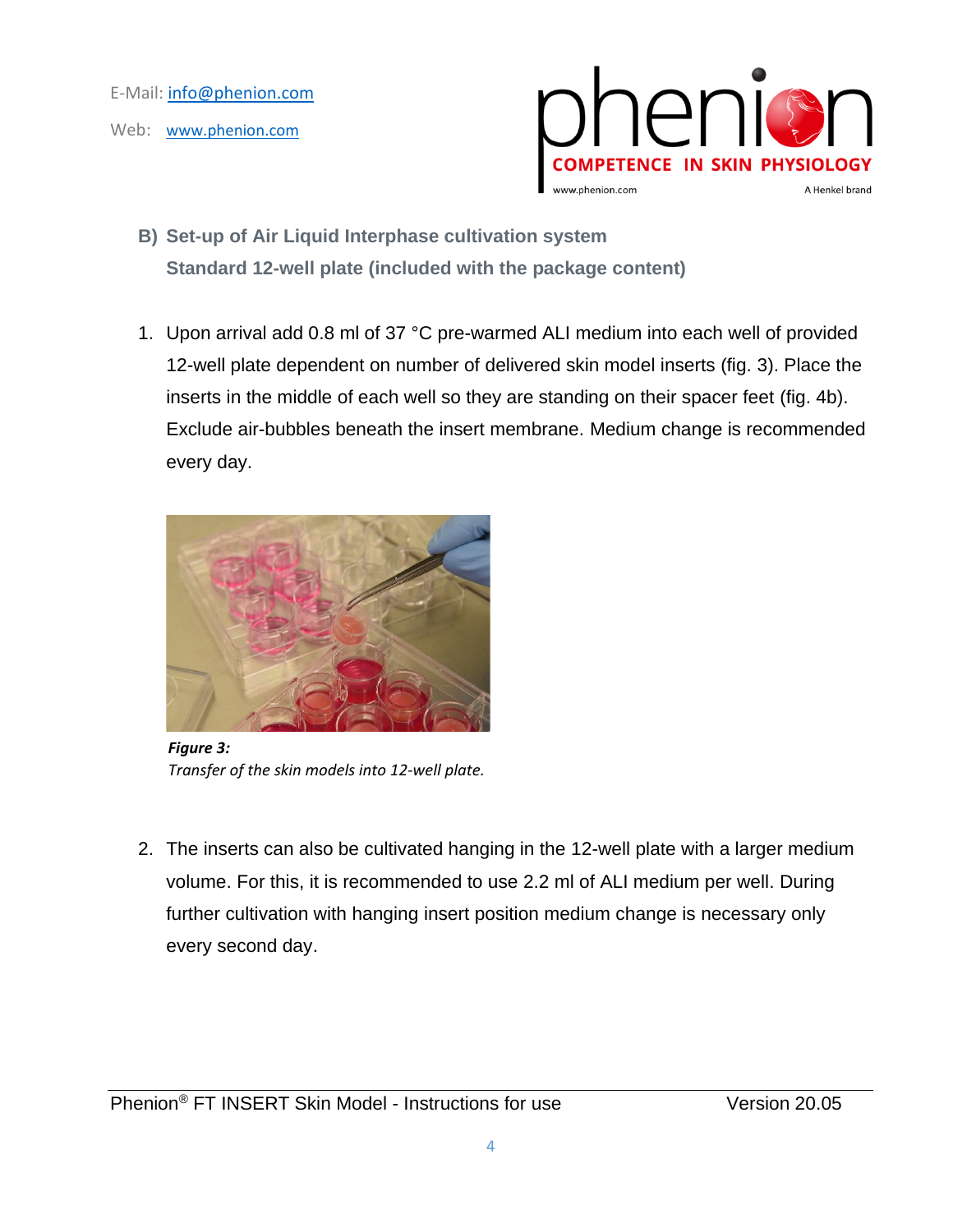Web: [www.phenion.com](http://www.phenion.com/)



- 3. After the final check, cover the tissue culture systems with the lid and transfer them to the incubator for eukaryotic cell cultures.
- **C) Alternative set-up of Air Liquid Interphase culture system (6-well plate)**

For maintenance of the skin model inserts you might also use a 6-well cell culture plate. Articles for this culture format are not included with the shipment routinely. Please feel free to ask for switching of the cell culture plates from 12-well to 6-well before delivery. Prepare for each skin model insert one well with 2.0 ml of 37 °C pre-warmed ALI medium. Place the inserts in the middle of each well standing on the little spacer feet at their bottom.

You might also hang the inserts into the well, then you will need 5 ml ALI medium per well. In both positions change culture medium every second day.



*Figure 4:*

*Possible culture positions (shown in 6-well plate as an example): Standing on spacer feet (fig. 4a) or hanging with hook (fig. 4b).*